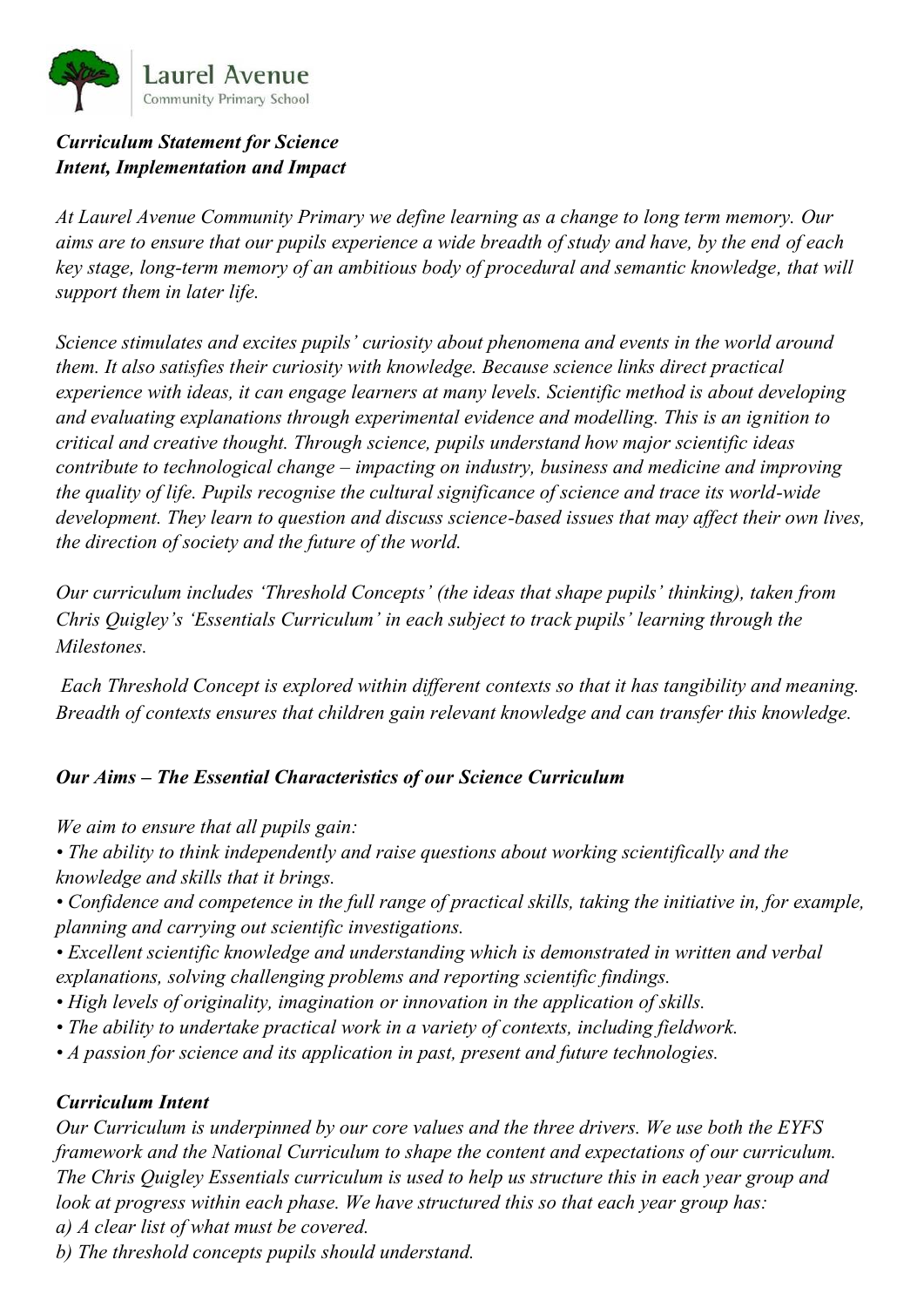*c) Criteria for progression within the threshold. d) Criteria for the depth of understanding (Basic, Advancing and Deep)*

*1.Curriculum drivers shape our curriculum breadth. They are derived from an exploration of the backgrounds of our pupils, our beliefs about high-quality education and our values. They are used to ensure we give our pupils appropriate and ambitious curriculum opportunities.*

*Our drivers are identified as:*

### *Ambition and Possibilities*

*To have a life-long love of learning that inspires them to look to the future To have high expectations of themselves and their future To recognise opportunities beyond the local community To increase knowledge of different career choices To develop self-confidence and a 'have a go' attitude*

### *Process*

*Planning to ensure opportunities to raise children's self-belief and develop a positive attitude towards risk and challenge Focus on ambition, identifying different jobs and possibilities through topics, visits and visitors; role models for success Regular opportunities to work as a team, especially Key Stage 2*

## *Life Skills and Enterprise*

*To develop questioning and research skills, applying to a range of hands-on learning experiences To work effectively as a team to organise themselves and create an end product To work independently and be organised and ready for learning To listen and communicate with others To complete set tasks in a given period and not give up To have excellent attendance To think 'creatively' to solve problems To be equipped for life beyond Primary School*

## *Process*

*Opportunities for learning through each of the 5 learning skills - reflective, relationships, resilient, resourceful and risk taking will be provided Through each topic, children will have opportunities, through a wider range of skills based lessons, to take ownership of their learning and direct it more Wider opportunities for learning beyond the curriculum to equip children with relevant life skills; health and economic well-being, cooking, e-safety Encouraged expectation that children attend school and are ready to learn with appropriate equipment and kit and take responsibility to be ready and prepared*

# *Knowledge and Understanding of the World*

*To experience opportunities that broaden their horizons To enhance their insight into the community and world by providing meaningful learning opportunities To celebrate/appreciate diversity and culture at national and international level To widen general knowledge To give opportunities to pursue their own lines of enquiry*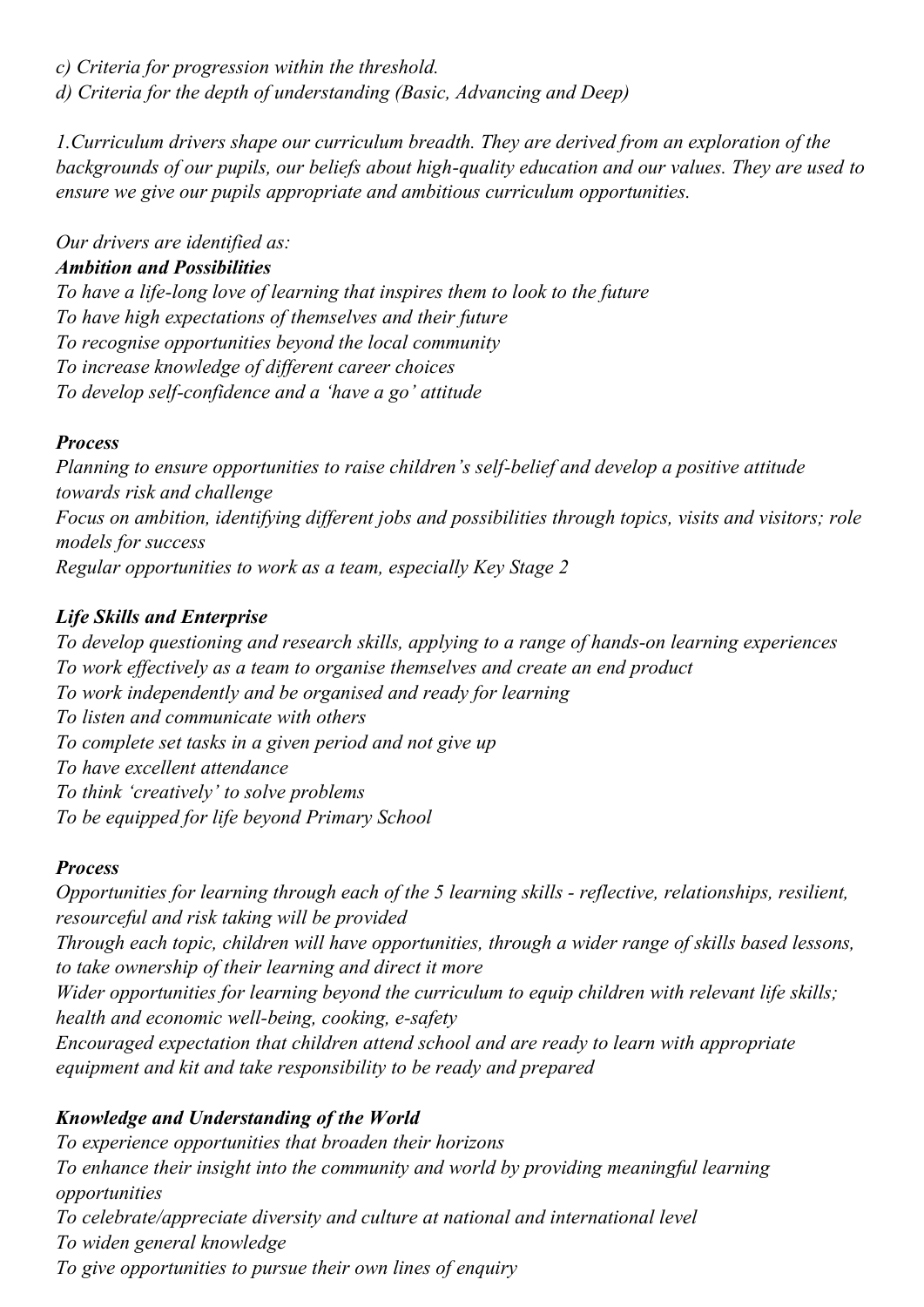### *Process*

*Using the 'news flash' feature of Espresso and First News newspapers to keep in touch with current issues*

*Providing opportunities through visits, local exploration and the use of visitors to ask questions and explore the diversity of people, society, culture Discussing local and global issues and the impact that they have Asking questions and research historical events in the local and wider communities*

*2. Cultural capital gives our pupils the vital background knowledge required to be informed and thoughtful members of our community who understand and believe in British values. For example, local history days, Black History Month, educational visits and visitors, intergenerational links through Age Uk, assemblies, celebration days.*

*3. Curriculum breadth is shaped by our curriculum drivers, cultural capital, subject topics and our ambition for pupils to study the best of what has been thought and said by many generations of academics and scholars.*

*4. Our curriculum distinguishes between subject topics and threshold concepts. Subject topics are the specific aspects of subjects that are studied.*

*5. Threshold concepts tie together the subject topics into meaningful schema. The same concepts are explored in a wide breadth of topics. Through this 'forwards-and-backwards engineering' of the curriculum, pupils return to the same concepts over and over, and gradually build understanding of them.*

*Our curriculum includes 'Threshold Concepts' (the ideas that shape pupils' thinking), taken from Chris Quigley's 'Essentials Curriculum' in each subject to track pupils' learning through the Milestones.* 

*Each Threshold Concept is explored within different contexts so that it has tangibility and meaning. Breadth of contexts ensures that children gain relevant knowledge and can transfer this knowledge.*

## *Working scientifically*

• *Work scientifically*

*This concept involves learning the methodologies of the discipline of science.*

## *Biology*

• *Understand plants*

*This concept involves becoming familiar with different types of plants, their structure and reproduction.*

• *Understand animals and humans This concept involves becoming familiar with different types of animals, humans and the life processes they share.*

• *Investigate living things This concept involves becoming familiar with a wider range of living things, including insects and understanding life processes.*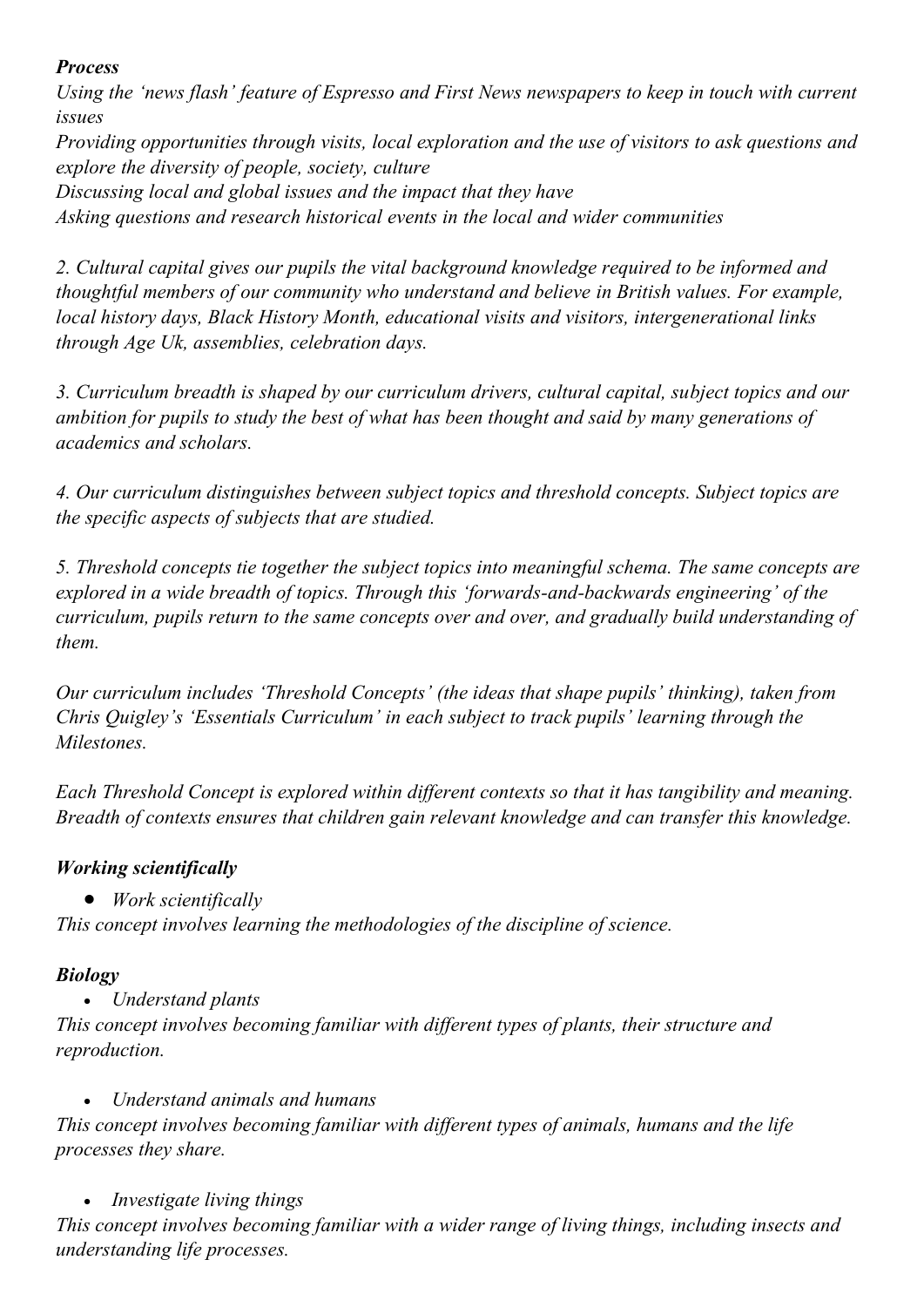#### *Chemistry*

• *Investigate materials*

*This concept involves becoming familiar with a range of materials, their properties, uses and how they may be altered or changed.*

#### *Physics*

• *Understand movement, forces and magnets This concept involves understanding what causes motion.*

• *Understand the Earth's movement in space This concept involves understanding what causes seasonal changes, day and night.*

• *Investigate light and seeing*

*This concept involves understanding how light and reflection affect sight.*

• *Investigate sound and hearing*

*This concept involves understanding how sound is produced, how it travels and how it is heard.*

• *Understand electrical circuits*

*This concept involves understanding circuits and their role in electrical applications.*

*6. For each of the threshold concepts there are three milestones, each of which includes the procedural and semantic knowledge pupils need to understand the threshold concepts, provide a progression model.*

*7. Cognitive science tell us that working memory is limited and that cognitive load is too high if pupils are rushed through content. This limits the acquisition of long-term memory. Cognitive science also tells us that in order for pupils to become creative thinkers, or have a greater depth of understanding, they must first master the basics, which takes time.*

*8.Within each milestone, pupils gradually progress in their procedural fluency and semantic strength through three cognitive domains: basic, advancing and deep. The goal for pupils is to display sustained mastery at the advancing stage of understanding by the end of each milestone and for the most able to have a greater depth of understanding at the deep stage. The time-scale for sustained mastery or greater depth is, therefore, two years of study.*

**Curriculum Map for Curriculum Map for Curriculum Map for** Years 1 and 2 Years 5 and 6 Years 3 and 4 **Threshold Concepts Milestone 2** Milestone 3 **Milestone 1** B  $\overline{A}$ D B  $\mathsf{A}$ D B A D Year 1 Year Year<sub>2</sub> Year<sub>3</sub> Year Year 4 Year<sub>5</sub> Year Year<sub>6</sub>  $1/2$  $3/4$  $5/6$ 

*The Diagram below shows a model of our curriculum structure:*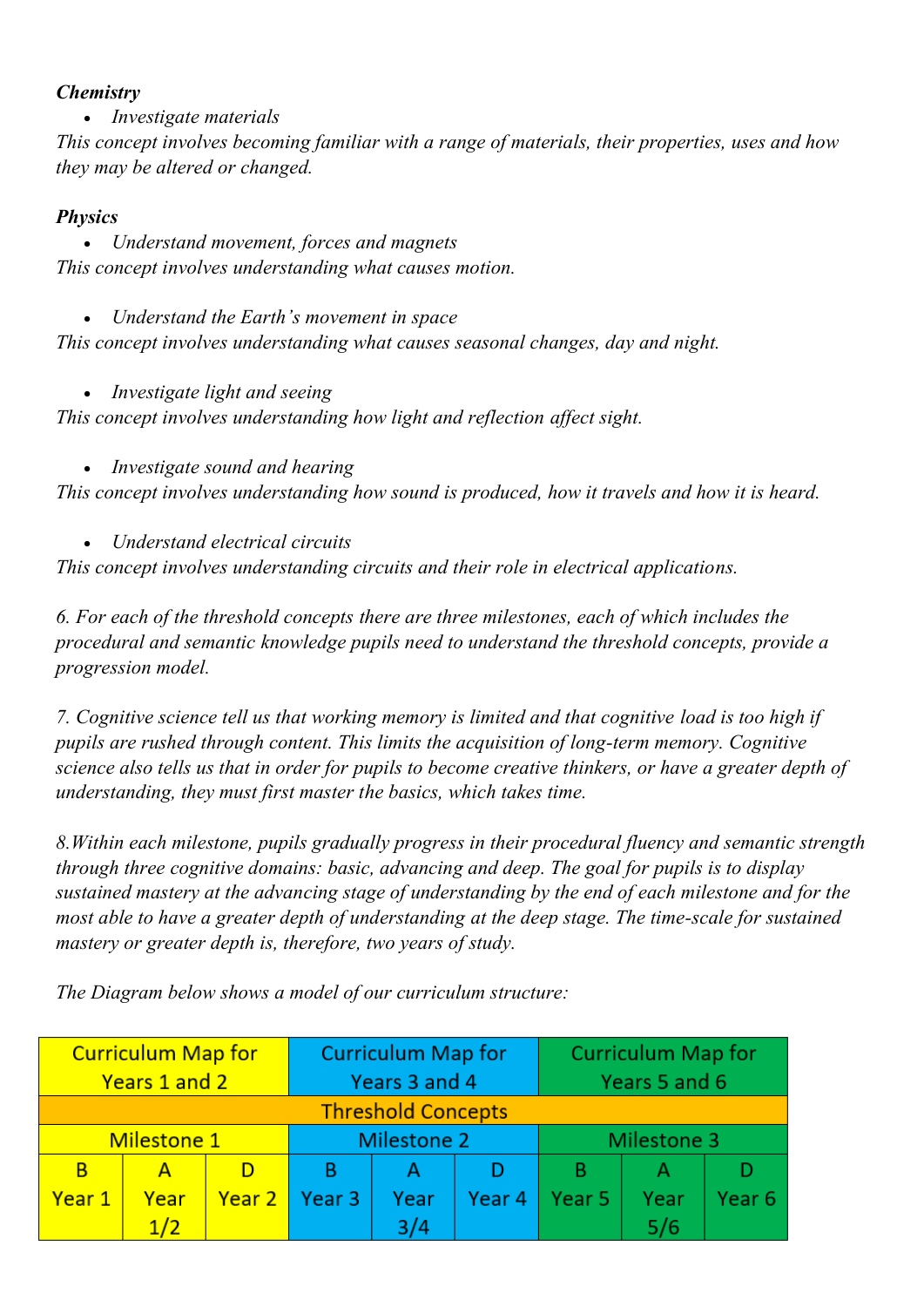*9. As part of our progression model we use a different pedagogical style in each of the cognitive domains of basic, advancing and deep. This is based on the research of Sweller, Kirschner and Rosenshine who argue for direct instruction in the early stages of learning and discovery-based approaches later. We use direct instruction in the basic domain and problem-based discovery in the deep domain. This is called the reversal effect.*

*10.Also as part of our progression model we use POP tasks (Proof of Progress) which shows our curriculum expectations in each cognitive domain.*

#### *Implementation*

*11.Our curriculum design is based on evidence from cognitive science; three main principles underpin it:*

*• Learning is most effective with spaced repetition.*

*• Interleaving helps pupils to discriminate between topics and aids long-term retention.*

*• Retrieval of previously learned content is frequent and regular, which increases both storage and retrieval strength.*

*12. In addition to the three principles, we also understand that learning is invisible in the short term and that sustained mastery takes time.*

*13. Our content is subject specific. We make intra-curricular links to strengthen schema.*

*14. Continuous provision, in the form of daily routines, replaces the teaching of some aspects of the curriculum and, in other cases, provides retrieval practice for previously learned content.*

*15. Through the use of 'Know Its' taken from the topic webs, children are given opportunities to periodically revisit knowledge gained within current and previous Milestones and relate it to current learning.*

#### *Impact*

*16.Because learning is a change to long-term memory, it is impossible to see impact in the short term.*

*17.We do, however, use probabilistic assessment based on deliberate practice. This means that we look at the practices taking place to determine whether they are appropriate, related to our goals and likely to produce results in the long run.*

*18.We use comparative judgement in two ways: in the tasks we set (POP) Proof of Progress) tasks, see point 12) and in comparing a pupil's work over time.*

*19.We use lesson observations to see if the pedagogical style matches our depth expectations (see point 11).*